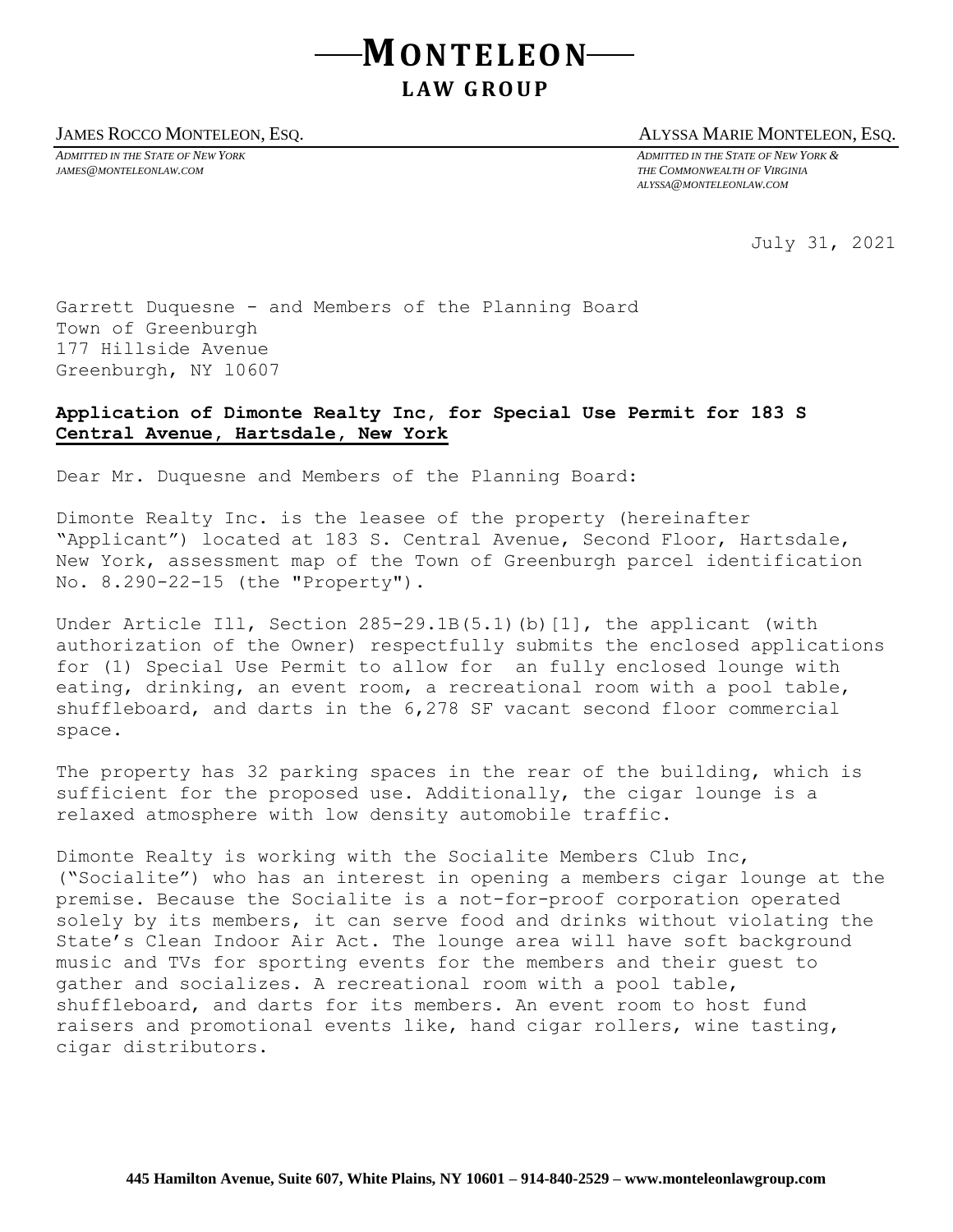**Dimonte Realty Inc. Greenburgh Special Permit Application 183 S. Central Avenue, Hartsdale Page 2.**

The general requirements for Special Use Permit are listed below and specifically addressed as follows:

1. Each special permit use shall be reasonably necessary for the public health or general interest or welfare.

We believe a cigar lounge concept with very relaxing atmosphere overlooking Central Avenue selling food, drinks, and cigars / accessories during lunch and dinner hours will be beneficial to the public interest by providing an alternative to existing food establishments. We also believe that leasing vacant space during this time will serve the public interest by countering the negative effects of COVID 19 on the local economy and will economically benefit of the community.

2. Each special permit use shall be of such character, intensity, size and location that, in general, it will be in harmony with the orderly development of the district in which the property concerned is situated and will not be detrimental to the orderly development of adjacent districts.

The use of this space as a members cigar lounge will have a de-minimus effect on the existing level of commercial activity at the property and district. The operational hours cigar lounge (noon to midnight on weekends and 10 p.m. on weekdays) will coincide with existing periods of peak activity by adjacent restaurants and business. Further, the existing onpremises parking is more than ample for current furniture store and golf shop and could support this Special Use. Moreover, the members cigar lounge is a relaxed atmosphere with low density automobile traffic that will have no detrimental effect on the premises or the orderly development of adjacent districts.

3. Each special permit use shall be so located in order to be adequately serviced by transportation facilities, water supply, waste disposal, fire and police protection and similar services.

The design/layout of building and the vacant second floor space, enable the proposed special use as a cigar lounge to be adequately serviced for fire and police protection, waste disposal and water supply. Existing trash capacity as well as traffic circulation, loading etc. are well suited for this specific use.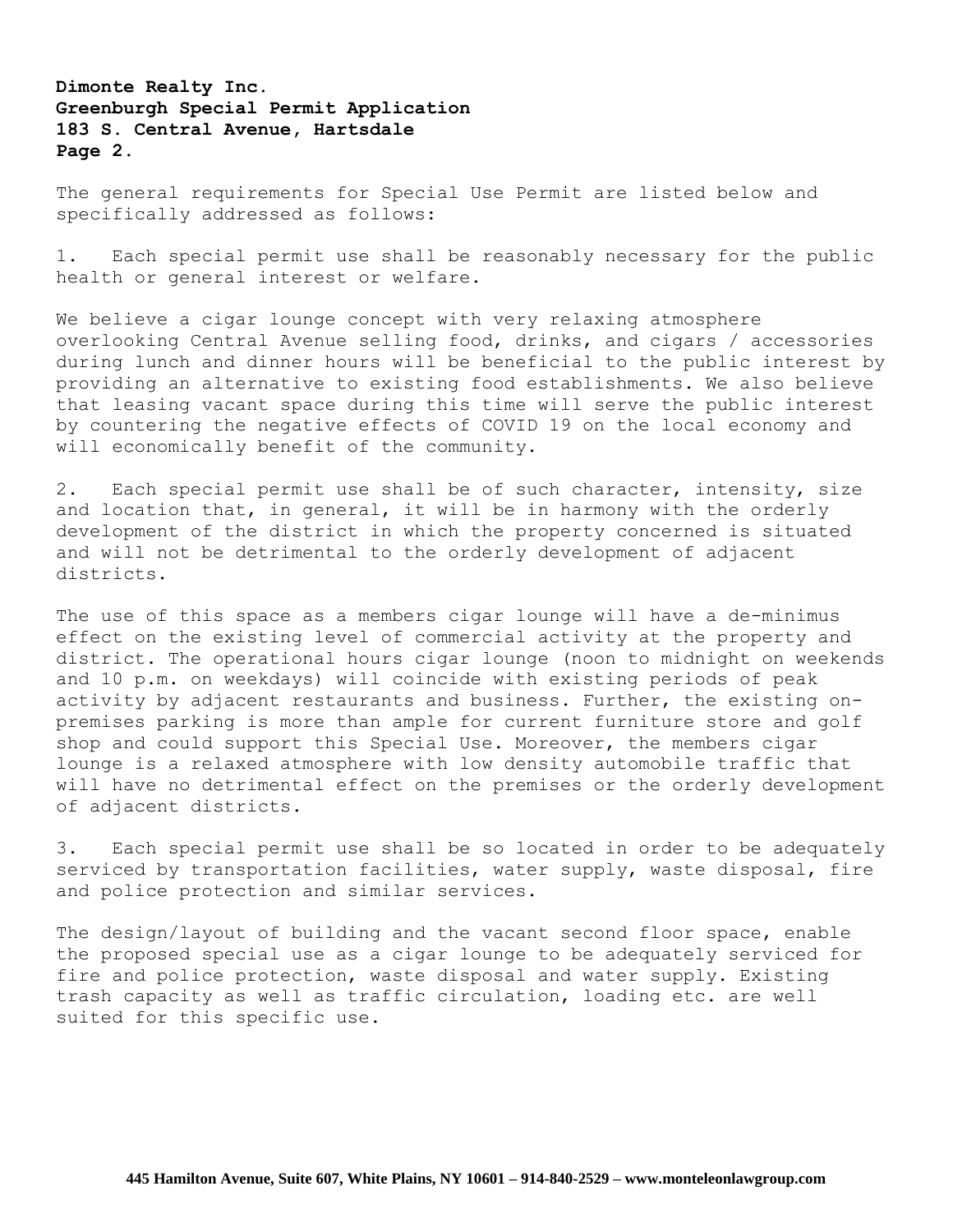## **Dimonte Realty Inc. Greenburgh Special Permit Application 183 S. Central Avenue, Hartsdale Page 3.**

4. Each special permit use sought which adjoins or abuts a residence district shall be so located in the lot involved that it shall not impair the use, enjoyment, and value of adjacent residential properties.

The building sits in front of the parcel and abuts Central Avenue. The parcel itself does not directly abut a residential district. The residential district behind the parcel is adequately separated from this building and second floor (by virtue of the wooded area) that such a change in potential use for the 6,200 sq. ft second floor subject vacancy, in such a small space, should have no impact on the use and enjoyment of nearby residences.

5. Each special permit use shall not create pedestrian or vehicular traffic hazards because of its location in relation to similar uses, necessity of turning movements in relation to its access to public roads and intersections, or its location in relation to other buildings or proposed buildings on or near the site and the traffic patterns from such buildings.

The use of this space as a fully enclosed lounge with eating, drinking, event room, recreational room with a pool table, shuffleboard, and darts will benefit from the design and layout of the building and readily available parking. The cigar lounge peak hours (noon to 3 p.m. and 6 p.m. to 9 p.m.) will coincide with existing periods of peak activity by adjacent restaurants and business and will not conflict with the current on-site retail operations. Changing the use from general allowable commercial use to recreational with eating, drinking, and retail facilities, as contemplated herein will not create additional traffic or pedestrian hazard as the parcel has both adequate available parking and easy access to the property entrance and exit. This type of facility has low density automobile traffic that will not create a pedestrian or automobile traffic hazard.

6. Each special permit use shall not include the display of signs, noise, fumes, or lights that will hinder normal development of the district or impair the use, enjoyment and value of adjacent land and buildings.

Said special use as a recreational lounge with eating and drinking facilities will not add additional fumes, noise, or lights beyond that which currently exists today.

There will be no external site work of any kind.